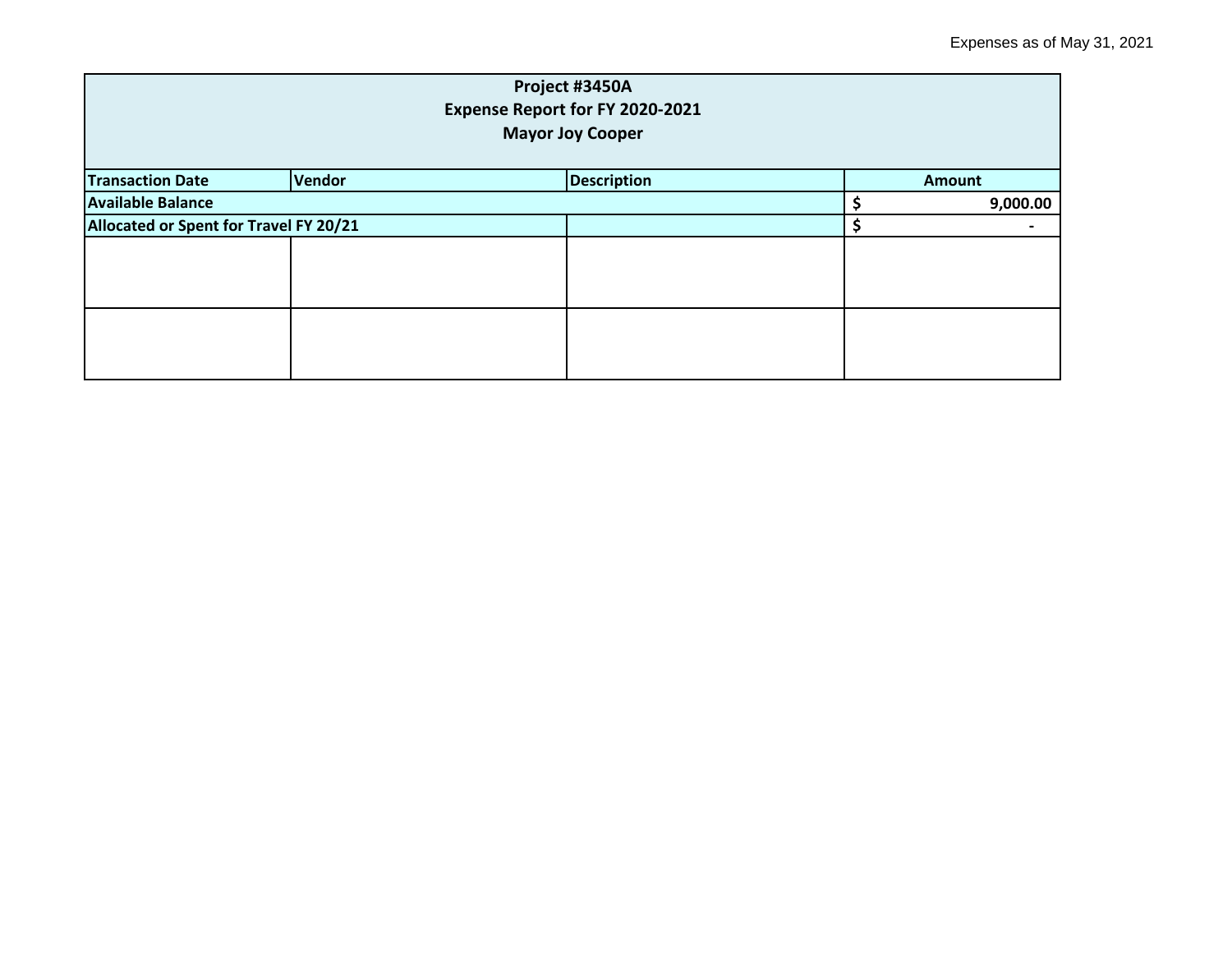| Project #3450J<br>Expense Report for FY 2020-2021<br><b>Vice Mayor Mike Butler</b> |  |               |  |          |  |
|------------------------------------------------------------------------------------|--|---------------|--|----------|--|
| <b>Transaction Date</b>                                                            |  | <b>Amount</b> |  |          |  |
| <b>Available Balance</b>                                                           |  |               |  | 9,000.00 |  |
| Allocated or Spent for Travel FY 20/21                                             |  |               |  |          |  |
|                                                                                    |  |               |  |          |  |
|                                                                                    |  |               |  |          |  |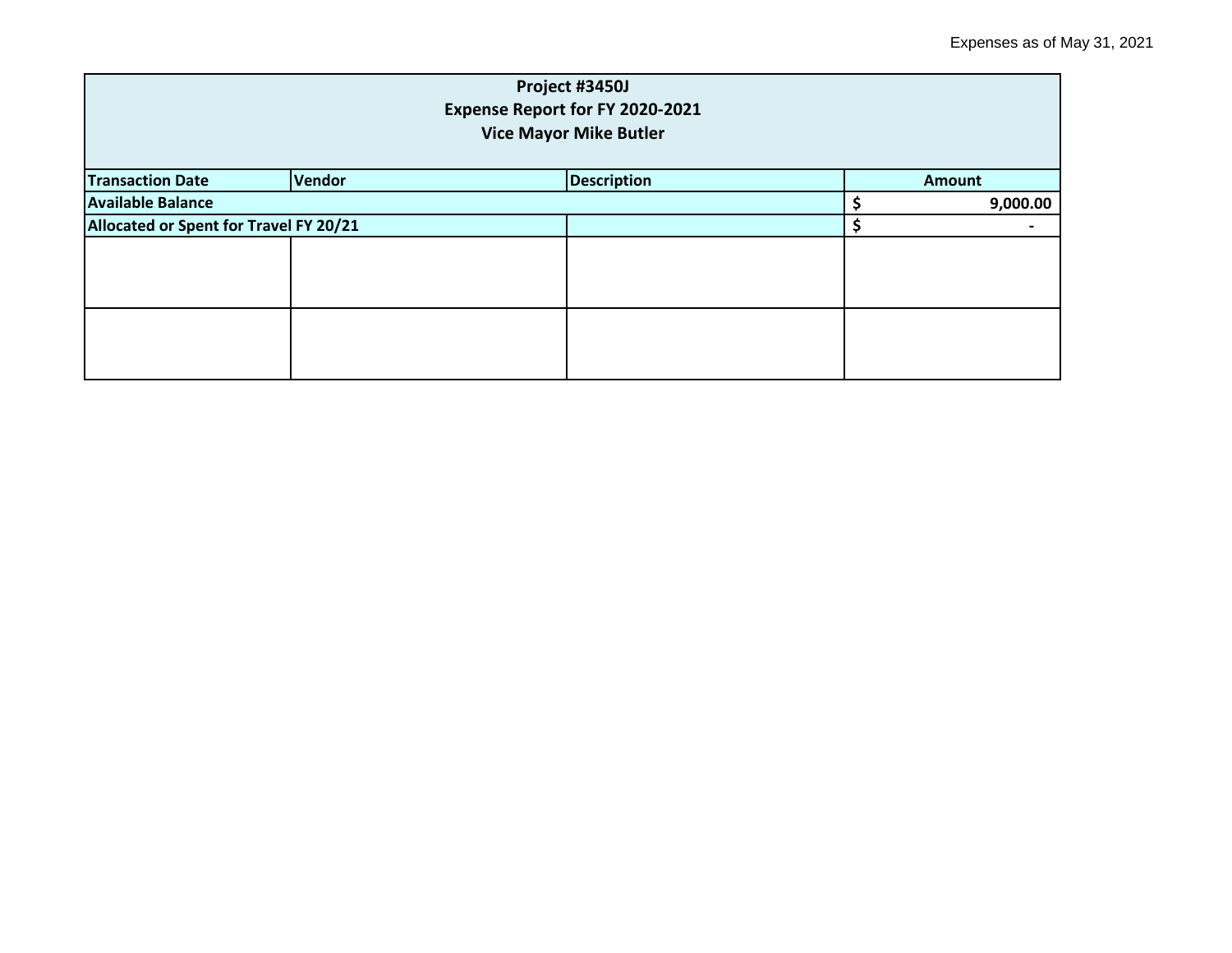| Project #3450L<br><b>Expense Report for FY 2020-2021</b><br><b>Commissioner Sabrina Javellana</b> |                                     |                                                                         |    |               |  |
|---------------------------------------------------------------------------------------------------|-------------------------------------|-------------------------------------------------------------------------|----|---------------|--|
| <b>Transaction Date</b>                                                                           | <b>Description</b><br><b>Vendor</b> |                                                                         |    | <b>Amount</b> |  |
| Available Balance                                                                                 |                                     |                                                                         |    | 7,661.22      |  |
| Allocated or Spent for Travel FY 20/21                                                            |                                     |                                                                         | \$ | 1,338.78      |  |
| 2/28/2021                                                                                         | Florida League of Cities            | <b>FLC-IEMO Conference - Registration April</b><br>23-24, 2021          | Ş  | 265.00        |  |
| 3/31/2021                                                                                         | Hilton Hotels - Dania Beach         | <b>FLC-Institute for Elected Municipal</b><br>Officials, April 23, 2021 |    | 156.38        |  |
| 5/10/2021                                                                                         | <b>Expense Reimbursement</b>        | <b>FLC-Institute for Elected Municipal</b><br>Officials, April 23, 2021 | \$ | 692.40        |  |
| 5/31/2021                                                                                         | Registration                        | <b>FLC-IEMO Conference - Registration</b>                               |    | 225.00        |  |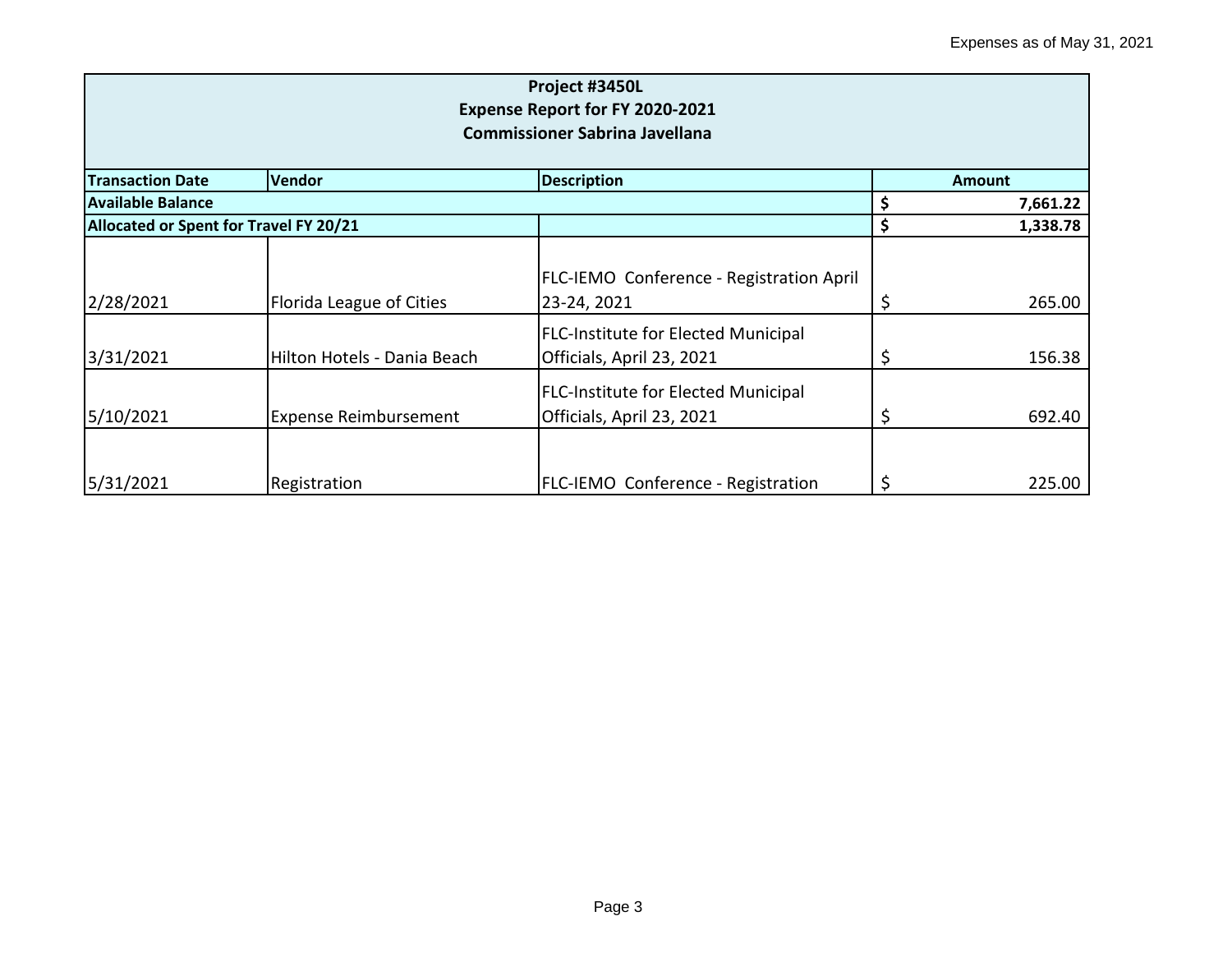| Project #3450E<br>Expense Report for FY 2020-2021<br><b>Commissioner Michele Lazarow</b> |  |  |  |          |  |
|------------------------------------------------------------------------------------------|--|--|--|----------|--|
|                                                                                          |  |  |  |          |  |
| <b>Available Balance</b>                                                                 |  |  |  | 9,000.00 |  |
| Allocated or Spent for Travel FY 20/21                                                   |  |  |  | \$       |  |
|                                                                                          |  |  |  |          |  |
|                                                                                          |  |  |  |          |  |
|                                                                                          |  |  |  |          |  |
|                                                                                          |  |  |  |          |  |
|                                                                                          |  |  |  |          |  |
|                                                                                          |  |  |  |          |  |
|                                                                                          |  |  |  |          |  |